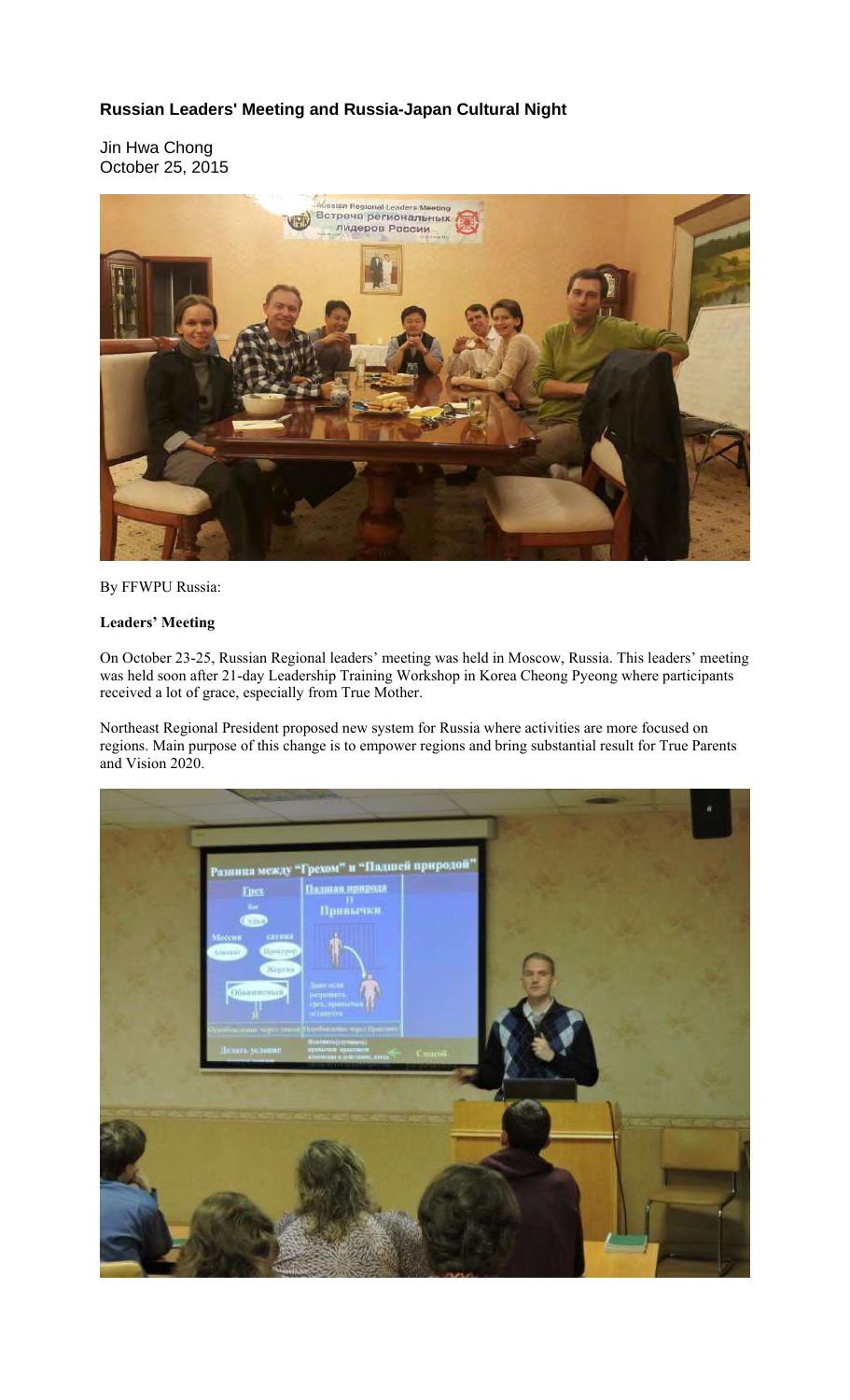Leaders from Moscow, Northwest, Volga, Ural and Siberia, Far East regions of Russia participated. Rev. Jin Hwa Chung, president of Northeast region, led the meeting.

Russian regional leaders will take more responsibility for development of different aspects of our Movement including NGO, Blessed Families education, and Second Generation education. Leaders discussed how to become self-sufficient financially, including developing business.

More attention will be paid to front-line witnessing and fundraising activity in Russia. Discussions touched the matter of involving Blessed Central Families on front-line activities and Home Group development. At the end of Leaders' Meeting, leader of Ural and Siberia region Alexander Timofeev gave lecture on home groups activities and result in his region.



**Women's Federation for World Peace: Charity program for disabled children**

On August 28, Women's Federation of Moscow and the children's ensemble "Angels of Peace" took part in a charity program for disabled children in a Rehabilitation center "Kentavr". 70 people took part in this event.

It was a Children's Day of knowledge when children already start preparation for school. All the neighborhood children were also invited to take part in this event so that disabled children would not feel isolated. "Angels of Peace" could really bring joy to children and their parents through their singing and dancing.

The director of the Rehabilitation center told us that she was grateful for such cooperation because looking at the Angels of Peace performance disabled children could be inspired to try to achieve better results in life and take after the "Angels of Peace".